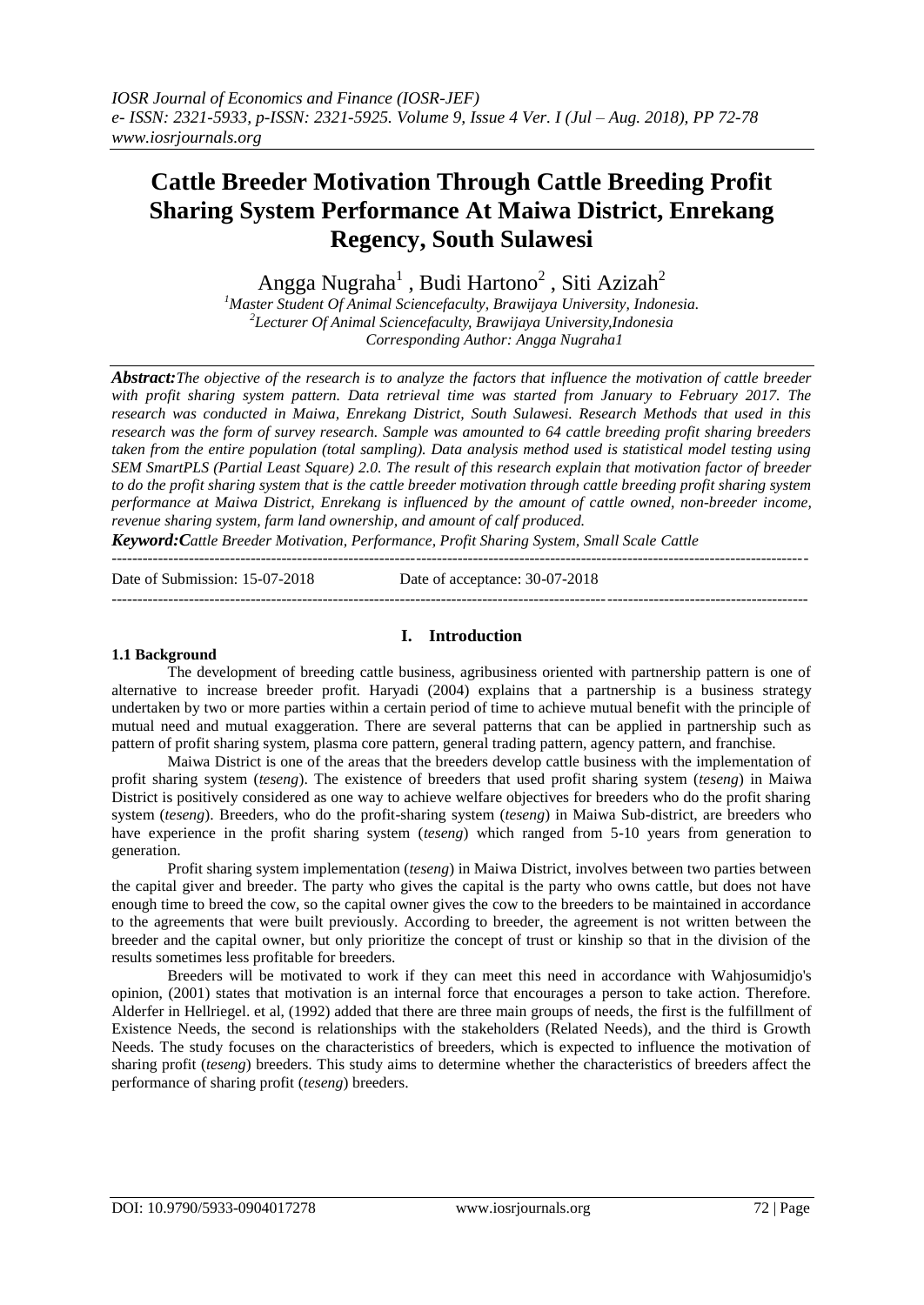# **II. Material And Methods**

The research method used was survey method. Survey method was used to get data from a certain place that is natural (not artificial), but researchers do warming up in digging data, for example by distributing questionnaires, tests, structured interviews and so forth (Sugiyono, 2007).

The research was conducted in Maiwa District from January to February 2017. The research was located at Maiwa district, Enrekang Regency. Location determination is done intentionally (Purposive). The reason for choosing Maiwa district as a research location because in South Sulawesi one of the Central districts that produce beef cattle is Maiwa Subdistrict, Enrekang Regency which has profit sharing system (*Teseng*).

## **2.1 Sample**

The population of this research is all the farmers who perform the profit sharing system (*teseng*) for 5- 10 years in Maiwa District, Enrekang Regency that discuss 64 breeders, then the whole population, in the sense all breeders who use the system of sharing experience of 5-10 years used as respondent (total sampling). The reason for choosing a 5-10 year profit sharing system is because of long-time breeders' experience and maintains a profit sharing system.

## **2.2 Data Analysis**

## **2.2.1 Testing of Structural Statistic Models of Structural Equation Modeling-Partial Least Square (SEM-PLS)**

The study used Partial Least Square (PLS) as an analytical tool. In this case, Motivation is used as a latent variable with each indicator. PLS is one method to implement Structural Equation Modeling (SEM). This PLS model is the most efficient model and indicator that does not meet the ideal model. PLS can be used with a number of samples that are not too large and can be used on all data scales.

SEM-PLS, is a powerful analytical method because it can be applied to any data scale (Category, interval, ordinal, and ratio), does not require many samples and the sample size does not have to be large. PLS can be used as a confirmation theory and also can be used to build relationships, PLS can also be used for reflective and formative construction indicators. The reflective construct requires the validity and reliability of the construct, whereas the formative construct is performed only by the significance of its weight alone. This research uses reflective construct, for this 3 way measurement that is Convergent Validity, Discriminant Validity, Composite Reliability and Cronbach's Alpha (Ghozali, 2014).

# **III. Result**

# **3.1 Overview of Regional Research**

Geographically Maiwa district is dominated by hills / mountains which is about 84.96% of the total district area of Enrekang district while the flat area is only about 15.04%. Topography of Maiwa District, Enrekang Regency generally has a topographical area that varies in the form of hills, mountains, valleys and rivers with a height of 47-3.293 m above sea level and has no coastal area. The season that happened in Maiwa Sub-district of Enrekang Regency is almost same with the other season in South Sulawesi Province that is the rainy season and the dry season where the rainy season occurs in November - July while the dry season occurs in August - October.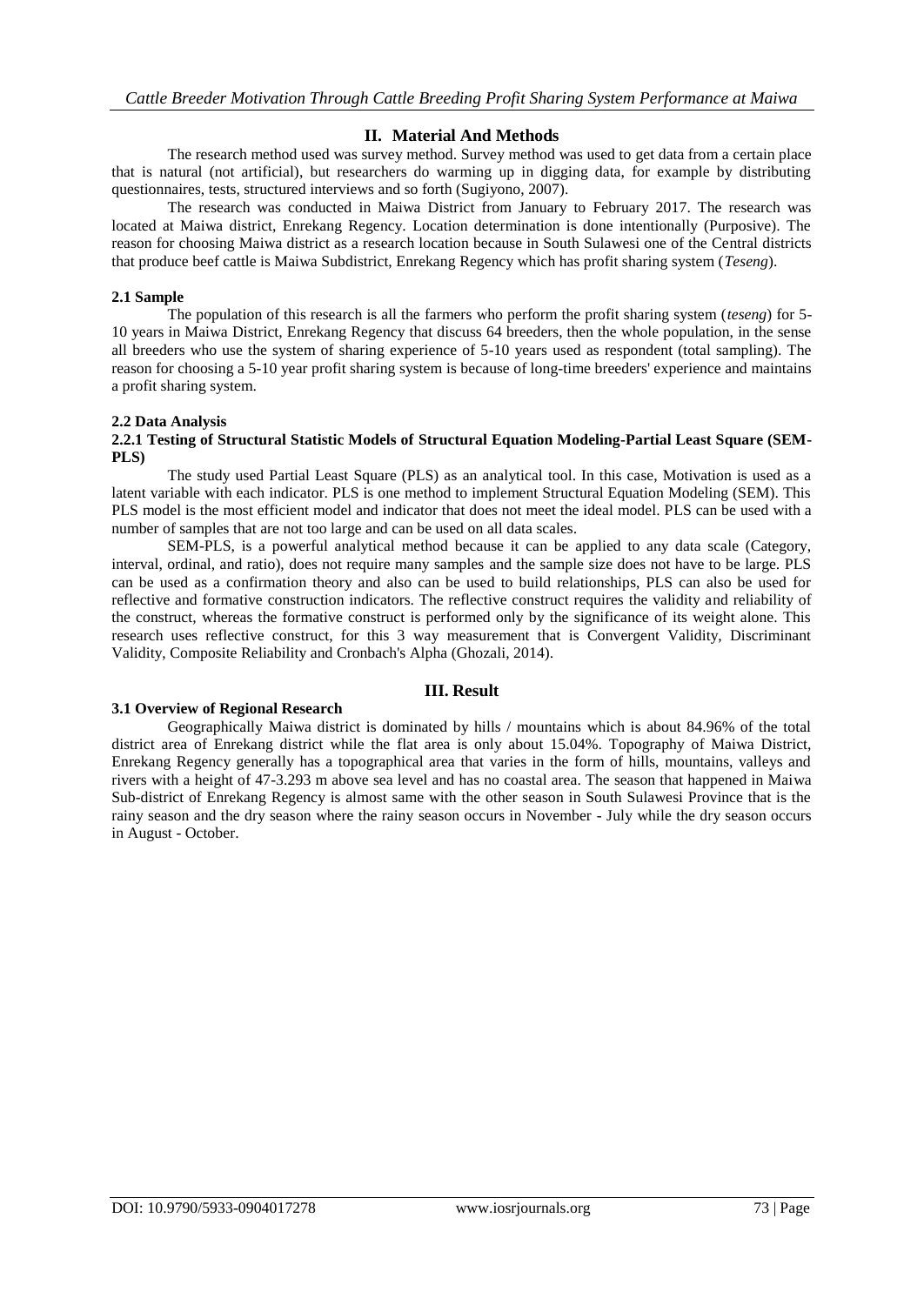| <b>Respondent</b><br>Scale<br>Percentages $(\% )$<br>No.<br><b>Scale</b><br>Amount<br><b>Characteristics</b><br><b>Explanation</b><br>$0 - 14$ Years<br>$\theta$<br>$\overline{0}$<br>15-63 Years<br>62<br>96.8<br>1<br>Age<br>Age<br>$\overline{c}$<br>>63 Years<br>3,1<br>$0 - 6$<br>30<br>46,8<br>$7-9$<br>Education<br>Period<br>15<br>23,4<br>2.<br>Formal Education<br>$10-12$<br>(Years)<br>14<br>21,8<br>$11 - > 16$<br>5<br>7,8<br>5<br>12<br>18,7<br>6<br>7<br>10,9<br><b>Breeding</b><br>7<br>17<br>26,5<br><b>Breeding Experience</b><br>3.<br>Experience (Years)<br>8<br>17,1<br>11<br>9<br>5<br>7,8<br>10<br>12<br>18,7<br>68,7<br>$0,75-1$<br>44<br>Cattle<br>Amount<br>17,2<br>1,50-2,5<br>4.<br>Cattle Amount<br>11<br>owned (UT)<br>14,1<br>9<br>>2,75<br>6,2<br>Number of Calf<br>$\overline{0}$<br>$\overline{4}$<br>57,8<br>of<br>produced by Cattle<br>0.25<br>Number<br>Calf<br>37<br>5.<br>32,8<br>produced by Cattle<br>for the last 2 years<br>0,50<br>21<br>3,1<br>(UT)<br>0,75<br>2<br>2<br>$\mathbf{1}$<br>1,5<br>3<br>30<br>46.8<br>Number of Family<br>$\overline{4}$<br>Number of Family<br>17<br>26,5<br>6.<br>Member (Person)<br>5<br>Member<br>11<br>17,1<br>6<br>3<br>4,6<br>7<br>2<br>3,1<br>< 0.4<br>71,8<br>46<br>Agricultural<br>Land<br>Width<br>Land<br>7.<br>$0, 5 - 0, 9$<br>14<br>21,8<br>Mastery<br>(hecatre)<br>$\overline{4}$<br>>1<br>6,25<br>Number<br>of<br>57,8<br>Number of Members<br>1<br>37<br>Members Involved<br>35,9<br>8.<br>Involved<br>$\overline{c}$<br>23<br>In.<br>In<br>Maintenance<br>6,2<br>3<br>Maintenance<br>$\overline{4}$<br>(Person)<br>$\overline{c}$<br>11<br>17,1<br>The time that used<br>3<br>34<br>53,1<br>WorkingPeriod<br>9.<br>for<br>breeding<br>$\overline{4}$<br>Curve<br>15<br>23,4<br>(Hours)<br>5<br>$\overline{4}$<br>6,2<br>48,4<br>Rp<br>a.<br>$\,<$<br>17.500.000<br>31,2<br>20,3<br>b.><br>Rp<br>31<br>Non-breeding Net<br>17.500.000<br>10.<br>Non-breeding Income<br>20<br>Income $(Rp)$<br>Rp<br>13<br>20.000.000 |  |  |               |  |
|--------------------------------------------------------------------------------------------------------------------------------------------------------------------------------------------------------------------------------------------------------------------------------------------------------------------------------------------------------------------------------------------------------------------------------------------------------------------------------------------------------------------------------------------------------------------------------------------------------------------------------------------------------------------------------------------------------------------------------------------------------------------------------------------------------------------------------------------------------------------------------------------------------------------------------------------------------------------------------------------------------------------------------------------------------------------------------------------------------------------------------------------------------------------------------------------------------------------------------------------------------------------------------------------------------------------------------------------------------------------------------------------------------------------------------------------------------------------------------------------------------------------------------------------------------------------------------------------------------------------------------------------------------------------------------------------------------------------------------------------------------------------------------------------------------------------------------------------------------------------------------------------------------------------------------------------------------------------------------------------------------------------|--|--|---------------|--|
|                                                                                                                                                                                                                                                                                                                                                                                                                                                                                                                                                                                                                                                                                                                                                                                                                                                                                                                                                                                                                                                                                                                                                                                                                                                                                                                                                                                                                                                                                                                                                                                                                                                                                                                                                                                                                                                                                                                                                                                                                    |  |  |               |  |
|                                                                                                                                                                                                                                                                                                                                                                                                                                                                                                                                                                                                                                                                                                                                                                                                                                                                                                                                                                                                                                                                                                                                                                                                                                                                                                                                                                                                                                                                                                                                                                                                                                                                                                                                                                                                                                                                                                                                                                                                                    |  |  |               |  |
|                                                                                                                                                                                                                                                                                                                                                                                                                                                                                                                                                                                                                                                                                                                                                                                                                                                                                                                                                                                                                                                                                                                                                                                                                                                                                                                                                                                                                                                                                                                                                                                                                                                                                                                                                                                                                                                                                                                                                                                                                    |  |  |               |  |
|                                                                                                                                                                                                                                                                                                                                                                                                                                                                                                                                                                                                                                                                                                                                                                                                                                                                                                                                                                                                                                                                                                                                                                                                                                                                                                                                                                                                                                                                                                                                                                                                                                                                                                                                                                                                                                                                                                                                                                                                                    |  |  |               |  |
|                                                                                                                                                                                                                                                                                                                                                                                                                                                                                                                                                                                                                                                                                                                                                                                                                                                                                                                                                                                                                                                                                                                                                                                                                                                                                                                                                                                                                                                                                                                                                                                                                                                                                                                                                                                                                                                                                                                                                                                                                    |  |  |               |  |
|                                                                                                                                                                                                                                                                                                                                                                                                                                                                                                                                                                                                                                                                                                                                                                                                                                                                                                                                                                                                                                                                                                                                                                                                                                                                                                                                                                                                                                                                                                                                                                                                                                                                                                                                                                                                                                                                                                                                                                                                                    |  |  |               |  |
|                                                                                                                                                                                                                                                                                                                                                                                                                                                                                                                                                                                                                                                                                                                                                                                                                                                                                                                                                                                                                                                                                                                                                                                                                                                                                                                                                                                                                                                                                                                                                                                                                                                                                                                                                                                                                                                                                                                                                                                                                    |  |  |               |  |
|                                                                                                                                                                                                                                                                                                                                                                                                                                                                                                                                                                                                                                                                                                                                                                                                                                                                                                                                                                                                                                                                                                                                                                                                                                                                                                                                                                                                                                                                                                                                                                                                                                                                                                                                                                                                                                                                                                                                                                                                                    |  |  |               |  |
|                                                                                                                                                                                                                                                                                                                                                                                                                                                                                                                                                                                                                                                                                                                                                                                                                                                                                                                                                                                                                                                                                                                                                                                                                                                                                                                                                                                                                                                                                                                                                                                                                                                                                                                                                                                                                                                                                                                                                                                                                    |  |  |               |  |
|                                                                                                                                                                                                                                                                                                                                                                                                                                                                                                                                                                                                                                                                                                                                                                                                                                                                                                                                                                                                                                                                                                                                                                                                                                                                                                                                                                                                                                                                                                                                                                                                                                                                                                                                                                                                                                                                                                                                                                                                                    |  |  |               |  |
|                                                                                                                                                                                                                                                                                                                                                                                                                                                                                                                                                                                                                                                                                                                                                                                                                                                                                                                                                                                                                                                                                                                                                                                                                                                                                                                                                                                                                                                                                                                                                                                                                                                                                                                                                                                                                                                                                                                                                                                                                    |  |  |               |  |
|                                                                                                                                                                                                                                                                                                                                                                                                                                                                                                                                                                                                                                                                                                                                                                                                                                                                                                                                                                                                                                                                                                                                                                                                                                                                                                                                                                                                                                                                                                                                                                                                                                                                                                                                                                                                                                                                                                                                                                                                                    |  |  |               |  |
|                                                                                                                                                                                                                                                                                                                                                                                                                                                                                                                                                                                                                                                                                                                                                                                                                                                                                                                                                                                                                                                                                                                                                                                                                                                                                                                                                                                                                                                                                                                                                                                                                                                                                                                                                                                                                                                                                                                                                                                                                    |  |  |               |  |
|                                                                                                                                                                                                                                                                                                                                                                                                                                                                                                                                                                                                                                                                                                                                                                                                                                                                                                                                                                                                                                                                                                                                                                                                                                                                                                                                                                                                                                                                                                                                                                                                                                                                                                                                                                                                                                                                                                                                                                                                                    |  |  |               |  |
|                                                                                                                                                                                                                                                                                                                                                                                                                                                                                                                                                                                                                                                                                                                                                                                                                                                                                                                                                                                                                                                                                                                                                                                                                                                                                                                                                                                                                                                                                                                                                                                                                                                                                                                                                                                                                                                                                                                                                                                                                    |  |  |               |  |
|                                                                                                                                                                                                                                                                                                                                                                                                                                                                                                                                                                                                                                                                                                                                                                                                                                                                                                                                                                                                                                                                                                                                                                                                                                                                                                                                                                                                                                                                                                                                                                                                                                                                                                                                                                                                                                                                                                                                                                                                                    |  |  |               |  |
|                                                                                                                                                                                                                                                                                                                                                                                                                                                                                                                                                                                                                                                                                                                                                                                                                                                                                                                                                                                                                                                                                                                                                                                                                                                                                                                                                                                                                                                                                                                                                                                                                                                                                                                                                                                                                                                                                                                                                                                                                    |  |  |               |  |
|                                                                                                                                                                                                                                                                                                                                                                                                                                                                                                                                                                                                                                                                                                                                                                                                                                                                                                                                                                                                                                                                                                                                                                                                                                                                                                                                                                                                                                                                                                                                                                                                                                                                                                                                                                                                                                                                                                                                                                                                                    |  |  |               |  |
|                                                                                                                                                                                                                                                                                                                                                                                                                                                                                                                                                                                                                                                                                                                                                                                                                                                                                                                                                                                                                                                                                                                                                                                                                                                                                                                                                                                                                                                                                                                                                                                                                                                                                                                                                                                                                                                                                                                                                                                                                    |  |  |               |  |
|                                                                                                                                                                                                                                                                                                                                                                                                                                                                                                                                                                                                                                                                                                                                                                                                                                                                                                                                                                                                                                                                                                                                                                                                                                                                                                                                                                                                                                                                                                                                                                                                                                                                                                                                                                                                                                                                                                                                                                                                                    |  |  |               |  |
|                                                                                                                                                                                                                                                                                                                                                                                                                                                                                                                                                                                                                                                                                                                                                                                                                                                                                                                                                                                                                                                                                                                                                                                                                                                                                                                                                                                                                                                                                                                                                                                                                                                                                                                                                                                                                                                                                                                                                                                                                    |  |  |               |  |
|                                                                                                                                                                                                                                                                                                                                                                                                                                                                                                                                                                                                                                                                                                                                                                                                                                                                                                                                                                                                                                                                                                                                                                                                                                                                                                                                                                                                                                                                                                                                                                                                                                                                                                                                                                                                                                                                                                                                                                                                                    |  |  |               |  |
|                                                                                                                                                                                                                                                                                                                                                                                                                                                                                                                                                                                                                                                                                                                                                                                                                                                                                                                                                                                                                                                                                                                                                                                                                                                                                                                                                                                                                                                                                                                                                                                                                                                                                                                                                                                                                                                                                                                                                                                                                    |  |  |               |  |
|                                                                                                                                                                                                                                                                                                                                                                                                                                                                                                                                                                                                                                                                                                                                                                                                                                                                                                                                                                                                                                                                                                                                                                                                                                                                                                                                                                                                                                                                                                                                                                                                                                                                                                                                                                                                                                                                                                                                                                                                                    |  |  |               |  |
|                                                                                                                                                                                                                                                                                                                                                                                                                                                                                                                                                                                                                                                                                                                                                                                                                                                                                                                                                                                                                                                                                                                                                                                                                                                                                                                                                                                                                                                                                                                                                                                                                                                                                                                                                                                                                                                                                                                                                                                                                    |  |  |               |  |
|                                                                                                                                                                                                                                                                                                                                                                                                                                                                                                                                                                                                                                                                                                                                                                                                                                                                                                                                                                                                                                                                                                                                                                                                                                                                                                                                                                                                                                                                                                                                                                                                                                                                                                                                                                                                                                                                                                                                                                                                                    |  |  |               |  |
|                                                                                                                                                                                                                                                                                                                                                                                                                                                                                                                                                                                                                                                                                                                                                                                                                                                                                                                                                                                                                                                                                                                                                                                                                                                                                                                                                                                                                                                                                                                                                                                                                                                                                                                                                                                                                                                                                                                                                                                                                    |  |  |               |  |
|                                                                                                                                                                                                                                                                                                                                                                                                                                                                                                                                                                                                                                                                                                                                                                                                                                                                                                                                                                                                                                                                                                                                                                                                                                                                                                                                                                                                                                                                                                                                                                                                                                                                                                                                                                                                                                                                                                                                                                                                                    |  |  |               |  |
|                                                                                                                                                                                                                                                                                                                                                                                                                                                                                                                                                                                                                                                                                                                                                                                                                                                                                                                                                                                                                                                                                                                                                                                                                                                                                                                                                                                                                                                                                                                                                                                                                                                                                                                                                                                                                                                                                                                                                                                                                    |  |  |               |  |
|                                                                                                                                                                                                                                                                                                                                                                                                                                                                                                                                                                                                                                                                                                                                                                                                                                                                                                                                                                                                                                                                                                                                                                                                                                                                                                                                                                                                                                                                                                                                                                                                                                                                                                                                                                                                                                                                                                                                                                                                                    |  |  |               |  |
|                                                                                                                                                                                                                                                                                                                                                                                                                                                                                                                                                                                                                                                                                                                                                                                                                                                                                                                                                                                                                                                                                                                                                                                                                                                                                                                                                                                                                                                                                                                                                                                                                                                                                                                                                                                                                                                                                                                                                                                                                    |  |  |               |  |
|                                                                                                                                                                                                                                                                                                                                                                                                                                                                                                                                                                                                                                                                                                                                                                                                                                                                                                                                                                                                                                                                                                                                                                                                                                                                                                                                                                                                                                                                                                                                                                                                                                                                                                                                                                                                                                                                                                                                                                                                                    |  |  |               |  |
|                                                                                                                                                                                                                                                                                                                                                                                                                                                                                                                                                                                                                                                                                                                                                                                                                                                                                                                                                                                                                                                                                                                                                                                                                                                                                                                                                                                                                                                                                                                                                                                                                                                                                                                                                                                                                                                                                                                                                                                                                    |  |  |               |  |
|                                                                                                                                                                                                                                                                                                                                                                                                                                                                                                                                                                                                                                                                                                                                                                                                                                                                                                                                                                                                                                                                                                                                                                                                                                                                                                                                                                                                                                                                                                                                                                                                                                                                                                                                                                                                                                                                                                                                                                                                                    |  |  |               |  |
|                                                                                                                                                                                                                                                                                                                                                                                                                                                                                                                                                                                                                                                                                                                                                                                                                                                                                                                                                                                                                                                                                                                                                                                                                                                                                                                                                                                                                                                                                                                                                                                                                                                                                                                                                                                                                                                                                                                                                                                                                    |  |  |               |  |
|                                                                                                                                                                                                                                                                                                                                                                                                                                                                                                                                                                                                                                                                                                                                                                                                                                                                                                                                                                                                                                                                                                                                                                                                                                                                                                                                                                                                                                                                                                                                                                                                                                                                                                                                                                                                                                                                                                                                                                                                                    |  |  |               |  |
|                                                                                                                                                                                                                                                                                                                                                                                                                                                                                                                                                                                                                                                                                                                                                                                                                                                                                                                                                                                                                                                                                                                                                                                                                                                                                                                                                                                                                                                                                                                                                                                                                                                                                                                                                                                                                                                                                                                                                                                                                    |  |  |               |  |
|                                                                                                                                                                                                                                                                                                                                                                                                                                                                                                                                                                                                                                                                                                                                                                                                                                                                                                                                                                                                                                                                                                                                                                                                                                                                                                                                                                                                                                                                                                                                                                                                                                                                                                                                                                                                                                                                                                                                                                                                                    |  |  |               |  |
|                                                                                                                                                                                                                                                                                                                                                                                                                                                                                                                                                                                                                                                                                                                                                                                                                                                                                                                                                                                                                                                                                                                                                                                                                                                                                                                                                                                                                                                                                                                                                                                                                                                                                                                                                                                                                                                                                                                                                                                                                    |  |  |               |  |
|                                                                                                                                                                                                                                                                                                                                                                                                                                                                                                                                                                                                                                                                                                                                                                                                                                                                                                                                                                                                                                                                                                                                                                                                                                                                                                                                                                                                                                                                                                                                                                                                                                                                                                                                                                                                                                                                                                                                                                                                                    |  |  |               |  |
|                                                                                                                                                                                                                                                                                                                                                                                                                                                                                                                                                                                                                                                                                                                                                                                                                                                                                                                                                                                                                                                                                                                                                                                                                                                                                                                                                                                                                                                                                                                                                                                                                                                                                                                                                                                                                                                                                                                                                                                                                    |  |  |               |  |
|                                                                                                                                                                                                                                                                                                                                                                                                                                                                                                                                                                                                                                                                                                                                                                                                                                                                                                                                                                                                                                                                                                                                                                                                                                                                                                                                                                                                                                                                                                                                                                                                                                                                                                                                                                                                                                                                                                                                                                                                                    |  |  |               |  |
|                                                                                                                                                                                                                                                                                                                                                                                                                                                                                                                                                                                                                                                                                                                                                                                                                                                                                                                                                                                                                                                                                                                                                                                                                                                                                                                                                                                                                                                                                                                                                                                                                                                                                                                                                                                                                                                                                                                                                                                                                    |  |  |               |  |
|                                                                                                                                                                                                                                                                                                                                                                                                                                                                                                                                                                                                                                                                                                                                                                                                                                                                                                                                                                                                                                                                                                                                                                                                                                                                                                                                                                                                                                                                                                                                                                                                                                                                                                                                                                                                                                                                                                                                                                                                                    |  |  |               |  |
|                                                                                                                                                                                                                                                                                                                                                                                                                                                                                                                                                                                                                                                                                                                                                                                                                                                                                                                                                                                                                                                                                                                                                                                                                                                                                                                                                                                                                                                                                                                                                                                                                                                                                                                                                                                                                                                                                                                                                                                                                    |  |  |               |  |
|                                                                                                                                                                                                                                                                                                                                                                                                                                                                                                                                                                                                                                                                                                                                                                                                                                                                                                                                                                                                                                                                                                                                                                                                                                                                                                                                                                                                                                                                                                                                                                                                                                                                                                                                                                                                                                                                                                                                                                                                                    |  |  |               |  |
|                                                                                                                                                                                                                                                                                                                                                                                                                                                                                                                                                                                                                                                                                                                                                                                                                                                                                                                                                                                                                                                                                                                                                                                                                                                                                                                                                                                                                                                                                                                                                                                                                                                                                                                                                                                                                                                                                                                                                                                                                    |  |  | c.<br>$>$ Rp  |  |
| 20.000.000                                                                                                                                                                                                                                                                                                                                                                                                                                                                                                                                                                                                                                                                                                                                                                                                                                                                                                                                                                                                                                                                                                                                                                                                                                                                                                                                                                                                                                                                                                                                                                                                                                                                                                                                                                                                                                                                                                                                                                                                         |  |  |               |  |
| $a <$ Rp 5.000.000<br>25,0                                                                                                                                                                                                                                                                                                                                                                                                                                                                                                                                                                                                                                                                                                                                                                                                                                                                                                                                                                                                                                                                                                                                                                                                                                                                                                                                                                                                                                                                                                                                                                                                                                                                                                                                                                                                                                                                                                                                                                                         |  |  |               |  |
| 70.3<br>b. Rp 5.000.000<br>16                                                                                                                                                                                                                                                                                                                                                                                                                                                                                                                                                                                                                                                                                                                                                                                                                                                                                                                                                                                                                                                                                                                                                                                                                                                                                                                                                                                                                                                                                                                                                                                                                                                                                                                                                                                                                                                                                                                                                                                      |  |  |               |  |
| 4,6<br>Sharing<br>System<br>11.<br>$P = TR-TC$<br>45                                                                                                                                                                                                                                                                                                                                                                                                                                                                                                                                                                                                                                                                                                                                                                                                                                                                                                                                                                                                                                                                                                                                                                                                                                                                                                                                                                                                                                                                                                                                                                                                                                                                                                                                                                                                                                                                                                                                                               |  |  |               |  |
| Rp 20.000.000<br>Income<br>3                                                                                                                                                                                                                                                                                                                                                                                                                                                                                                                                                                                                                                                                                                                                                                                                                                                                                                                                                                                                                                                                                                                                                                                                                                                                                                                                                                                                                                                                                                                                                                                                                                                                                                                                                                                                                                                                                                                                                                                       |  |  |               |  |
|                                                                                                                                                                                                                                                                                                                                                                                                                                                                                                                                                                                                                                                                                                                                                                                                                                                                                                                                                                                                                                                                                                                                                                                                                                                                                                                                                                                                                                                                                                                                                                                                                                                                                                                                                                                                                                                                                                                                                                                                                    |  |  | Rp<br>c.<br>> |  |
|                                                                                                                                                                                                                                                                                                                                                                                                                                                                                                                                                                                                                                                                                                                                                                                                                                                                                                                                                                                                                                                                                                                                                                                                                                                                                                                                                                                                                                                                                                                                                                                                                                                                                                                                                                                                                                                                                                                                                                                                                    |  |  | 20.000.000    |  |

#### **3.2.1 Age**

The age of respondents is the age of respondents at the time of the research calculated in units of years. Age is one factor that can affect the productivity of a person in the activity, the age of a person will affect the ability to do heavy work, because there is an increase in physical ability along with increasing age and at a certain age will decrease productivity. Central Bureau of Statistics (BPS) states that the age of the population are grouped into 3, there are:

a. Age 0-14 years old called young age / unproductive age.

b. Age 15-63 years old is called adult age / working age / productive age.

c. Age + 64 years old age / unproductive age / old age.

Based on the distribution of age, the data indicate that the number of respondents is the most are aged 15 -63 years as many as 62 respondents or 96.8 percent. Further followed by respondents with age> 64 years as many as 2 respondents or by 3.1 percent. The result of observation data above shows that most of respondents in Maiwa Subdistrict are in productive age group.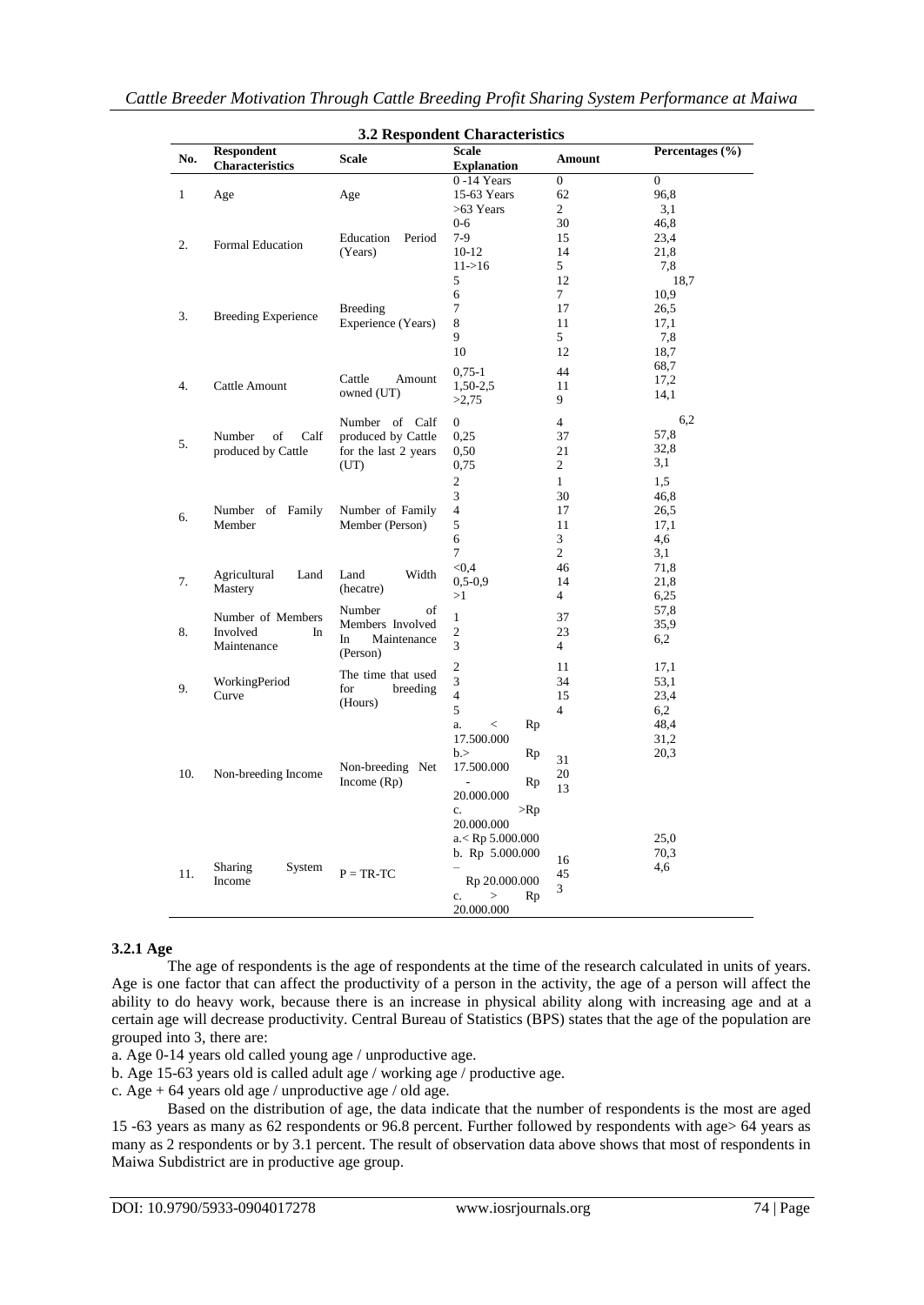## **3.2.2 Formal Education**

The data of the research shows that from total of 64 respondents there are 30 respondents or equal to 46.8 percent of which is 6 years old education is the most number. These data indicate that the education level of most respondents has a relatively low level of education and relatively the same. The low level of education owned by the respondents has an effect on the level of ability and the way of thinking that they have.

## **3.2.3 Breeding Experience**

The data of the research shows that from a total of 64 respondents there are 17 respondents or 26.5 percent apply a profit sharing system for 7 years in his farm business. This shows that the majority of respondents who have the experience and knowledge that is sufficiently demonstrated by their long time to be a breeder.

## **3.2.4 Cattle Amount**

The data shows that from a total of 64 respondents, there are 44 respondents or equal to 68.7 percent memeiliki livestock as much as 0.75 - 1 UT. The above results indicate that the number of livestock ownership of respondents in Maiwa Subdistrict is community farm. The low number of livestock ownership in Maiwa subdistrict is due to the fact that most farmers also have farming business so that farmers choose to choose fewer cattle so they have time to farm the breeder.

## **3.2.5 Number of Calf produced by Cattle**

Data from the research results of a total of 64 respondents, there are 37 respondents or 57.8 percent who have pedet as much as 0.25 UT. The low number of calf ownership in Maiwa Sub-district of Enrekang is due to the fact that most of the breeders of the profit-sharing system only raise cattle on a small scale due to their limited capital.

## **3.2.6 Number of Family Members**

Data show from total of 64 respondents, there are 30 respondents or equal to 46,8 respondents have family member of 3 people. The number of family members affects the farmers in making decisions because the more the number of dependents of the family then the more burden of life that must be borne by a farmer / rancher.

#### **3.2.7 Agricultural Land Mastery**

The data shows that from a total of 64 respondents, there are 46 respondents or 71.8 percent who have 0.4 hectares of agricultural land. Lack of control of agricultural land makes it difficult for farmers to find livestock feed so that livestock are kept also relatively small. Tenure of agricultural land other than used to manage agriculture and plantation used farmers to grow grass for as animal feed.

#### **3.2.8 Number of Members Involved In Maintenance**

The data shows that from a total of 64 respondents, there are 37 respondents or 57.8 percent of the number of family members involved as many as 1 person. The large number of respondents whose family members involved as many as 1 person because the number of cattle that are kept only small scale so it does not require a lot of manpower.

#### **3.2.9 Work Time Curve**

Data show that from 64 respondents 34 of them or equal to 53.1 percent breeding for 3 hours in a day. The time spent on livestock is not much because cattle are kept semi-intensive, in the morning the cows are released in their cages and late in the evening before the cattle are back.

# **3.2.10 Non-BreedingIncome**

The data shows that from 64 respondents, there are 31 respondents or 48.4 percent of them get nonfarm income of  $\langle Rp \mid 17.500.000 \rangle$  in one year. Non-farm income is obtained from agriculture, plantation, construction worker, and trading.

#### **3.2.11 Sharing System Income**

Based on information from a total of 64 respondents, there are 45 respondents or 70.4 percent who earn sharing system Income of Rp 5,000,000 - Rp 20,000,000. The income received is 50:50 between the owner of capital and the breeder in accordance with the agreement.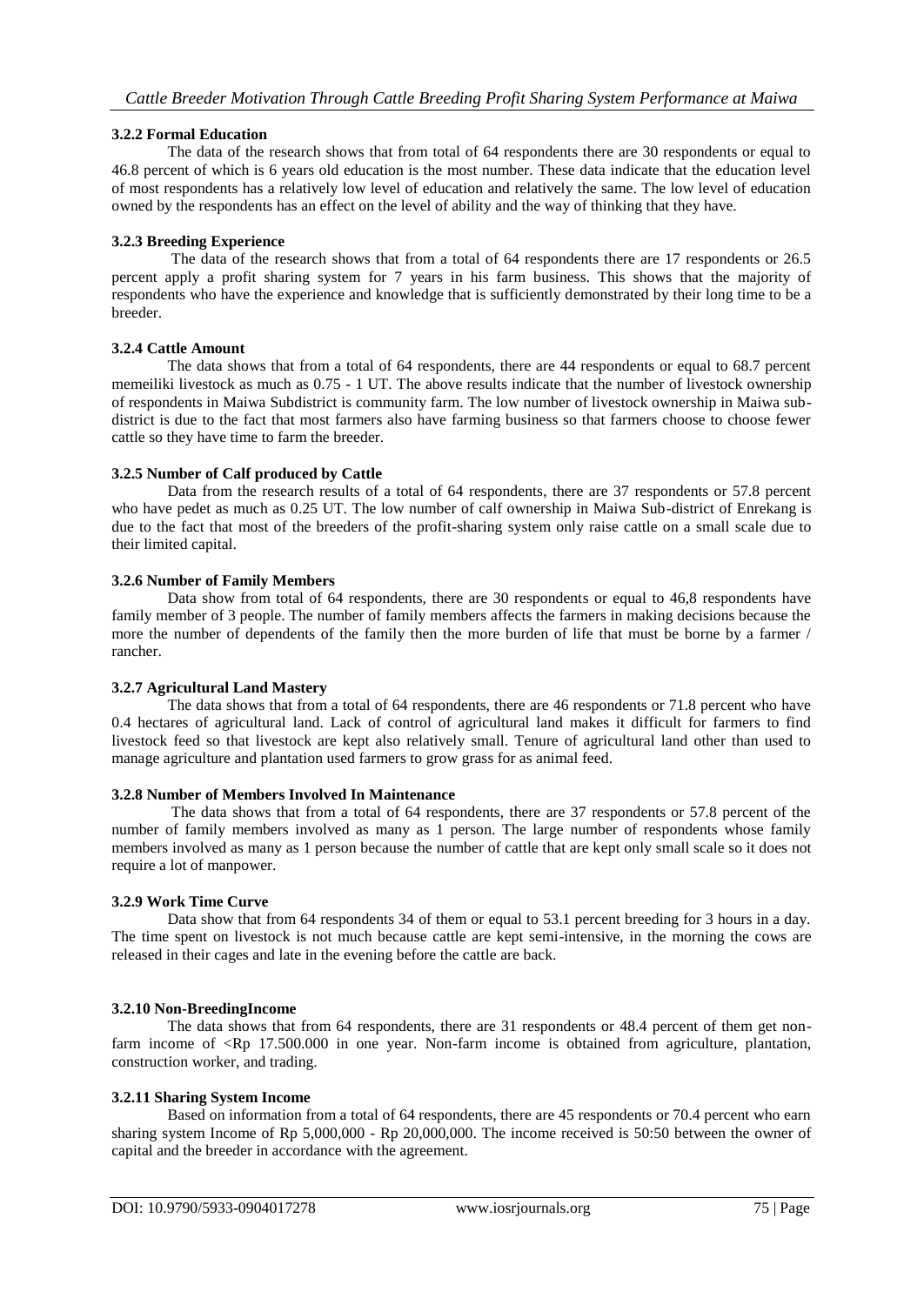

**Figure 1**. Structural Model

Based on Figure 1 bootstrapping results note that the motivation of breeders on the performance of the system of beef cattle business in Maiwa District, Enrekang Regency is significantly influenced by the characteristic variables of breeders who have five valid indicators.

#### **3.3.1 Analysis of Factors Influencing Cattle Breders Motivation with Profit Sharing System Pattern on the Performance of Profit Sharing System**

Detailed results of the factors (independent variables) related to the motivation of farmers on the performance of the profit sharing system (non-free variable) as follows:

#### **3.3.1.1 Number of Cattle owned**

Understanding The number of Cattle owned is the number of beef cattle raised by the respondent both own and others owned by the cultivators, until the time of this research is carried out which is stated in the cattle unit (UT) with the conversion value as follows: one calf equal to 0.25 UT one cow is equal to 0.5 UT and one adult cow equals 1 UT.

The analysis results cross loading of the number of cattle owned show a positive relationship to the performance of profit sharing system with value T-Table 3.174. This result means that there is a real relationship between the numbers of cattle owned by the breeder motivation on the performance of profit sharing system.

For the fact in the field, breeders make his cattle as an investment or as a savings if there is an urgent need then the breeder will sell his cattle, it makes the reason farmers are motivated to breed if have many cattle, either their own or owned by others that cultivated. Research result accordance to Mudita's opinion (2005),"the number of dairy cow that is controlled by breeder hence the higher motivation of farmer in applying dairy cattle five business.

The role of stakeholders is very influential in the provision of capital to increase the population of beef cattle in Maiwa District Enrekang District. For the fulfillment of capital, it can be done in a way that is to expect profit sharing system, where the stakeholder provides cattle brood stock. The amount of livestock owned by farmers has an effect on the level of income generated. The more livestock kept, the higher the gain.

The numbers of owned cattle motivate the performance of farmers in Maiwa District Enrekang Regency, because of the large population of cattle can be made in some breeders as side livelihood other than as a breeder. With the scale of ownership of large beef cattle will affect the income earned farmers where more ownership of livestock will increase the number of sales and can reduce costs incurred in the maintenance of beef cattle (Prawirokusumo, 1999).

#### **3.3.1.2 Non-Breeding Income**

The definition of non-breeding income is the net income of the respondents generated from agriculture, plantation, construction worker, and trading for one year stated in Rupiah (Rp)

| <b>Table 2.</b> Non Breeding Income |                              |                    |  |  |
|-------------------------------------|------------------------------|--------------------|--|--|
| No.                                 | Job                          | Income $(Rp/Year)$ |  |  |
|                                     | Farming                      | Rp12.514.063       |  |  |
|                                     | Gardening                    | Rp4.992.969        |  |  |
|                                     | Selling                      | Rp3.833.333        |  |  |
|                                     | <b>Construction Laborers</b> | Rp2.912.500        |  |  |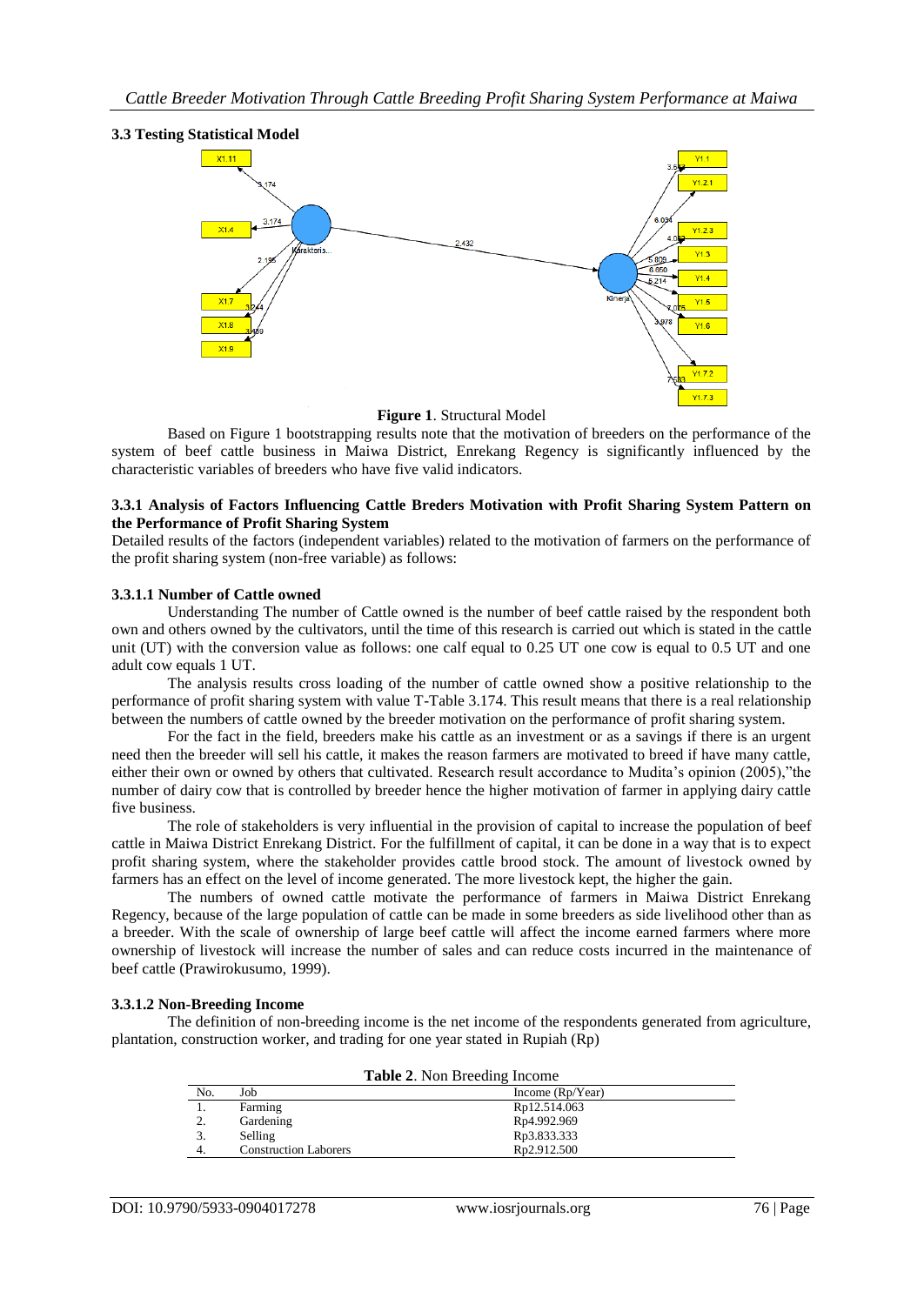The data in Table 2 explain that non-farm income has different value. The average of non-breeding income is Rp 6,063,216 / year. Farming is the largest non-breeding income with total amount of Rp 12,514,063 / year while the smallest income is construction laborers with the amount of Rp 2,912,500 / year.

The result of cross-loading analysis of non-breeding income shows a positive relationship to the performance of profit sharing system with T-Table 2.195 This result means that there is a real relationship between non livestock income and breeder motivation on the performance of profit sharing system.

The main income of farmers / ranchers in the Maiwa District Enrekang from non-farming is farming on average less sufficient to meet the needs of daily living. The reasons are used as motivation to run a beef cattle production sharing system that is expected to meet the needs other than farming. This is in accordance with the opinion of Hendrayani (2009) which states that one factor people are motivated to work hard is the economic pressure which means satisfaction of the need not only rely on one source of income.

## **3.3.1.3 Profit Sharing System Income**

Profit sharing system income is the income of respondent from profit sharing system of beef cattle which is expressed in the form of Rupiah (Rp). The income of raising beef cattle is calculated using the formula:

#### $P = TR-TC$

Explanation:

 $P = Total Revenue or profit earned by beef farmer (Rupiah / Year).$ 

 $TR = Total Income obtained by beef cattle rancher (Rupiah / year)$ 

TC = Total Cost or cost incurred by beef cattle rancher (Rupiah / year)

(Soekartawi, 1995).

**Table 3**. Revenue Analysis of Farmers of Profit Sharing System Maiwa Kab

| No.              | Description             | Value $(Rp/UT)$ | $\%$  |
|------------------|-------------------------|-----------------|-------|
| a.               | Variable Cost           |                 |       |
| 1.               | Will Cattle             | 9.046.875       | 90,00 |
| $\overline{2}$ . | Feed:                   |                 |       |
|                  | Elephant grass          | 403.125         | 4,01  |
|                  | Corn straw              | 299.063         | 3,00  |
|                  | Salt                    | 98.438          | 0.97  |
| 3.               | Vitamin                 | 27.188          | 0,27  |
| 4.               | Rope                    | 2.719           | 0,02  |
| 5.               | <b>Bucket</b>           | 19.453          | 0,19  |
|                  | Variable cost total     | 9.798.423       |       |
| b.               | Fixed cost              |                 |       |
| 1.               | Depreciation cage       | 156.693         | 1,56  |
| $\overline{2}$ . | Depreciation tool       | 97.734          | 0.97  |
|                  | <b>Fixed cost Total</b> | 254.425         |       |
|                  | <b>Total Cost</b>       | 10.052.848      | 100   |
| c.               | Acceptance              | 18.111.078      |       |
| d.               | Income                  | 8.058.230       |       |

The data in Table 3 explains that the variable cost amounts to Rp 9,798,423. while the revenue of Rp 18,111,078. The income earned by the breeders in Maiwa Sub-district of Enrekang Regency is Rp 8,058,230 per household / year, the income is divided by two with the capital owner in accordance with the agreement.

The results of cross loading analysis revenue sharing system revenues showed a positive relationship to the performance of profit sharing system with value T-Table 3.244. This result means that there is a real relationship between revenue sharing system with the motivation of farmers on the performance of profit sharing system.

#### **3.3.1.4 Agricultural Land Tenure**

Agricultural land tenure is the amount of land controlled by respondent which is own land or property of others stated in unit of hectare (Ha).The result of cross loading analysis of farm land tenure shows a positive relationship to the performance of profit sharing system with T-table value 3,489. This result means that there is a real relationship between farm land tenure with the motivation of farmers on the performance of profit sharing system.

The fact in the field of agricultural land use farmers to be used as agricultural land that became the main work of farmers and agricultural wastes such as rice straw and corn straw used as animal feed, it makes farmers more motivated reasons to make beef cattle business because the availability of animal feed on farmland farmers are not difficulty in finding or buying fodder.